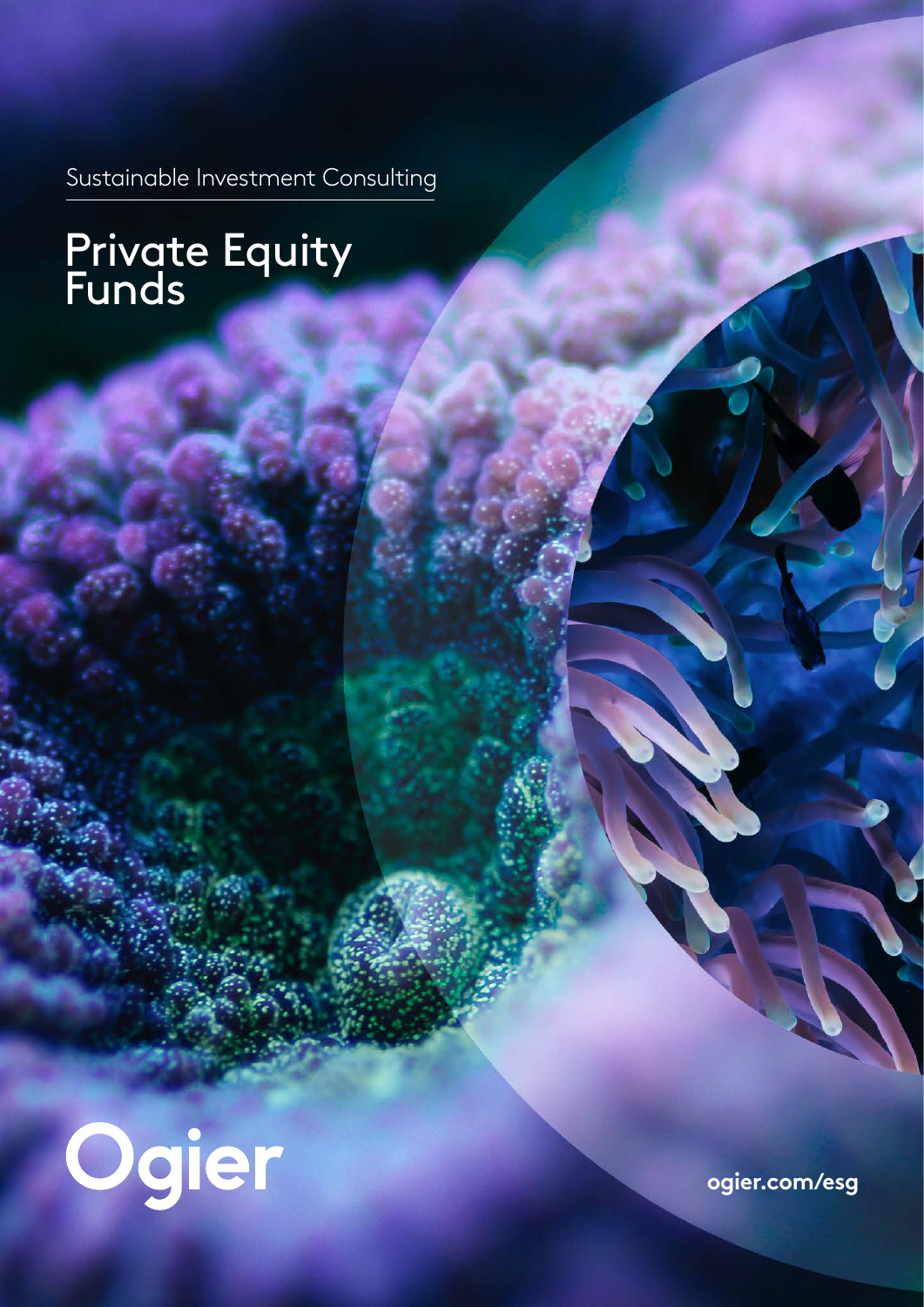## **Contents**

| Private Equity Funds                  |    |  |  |  |
|---------------------------------------|----|--|--|--|
| The ESG and impact investing spectrum | 04 |  |  |  |
| Our services                          | 05 |  |  |  |
| Contact us                            | ገሪ |  |  |  |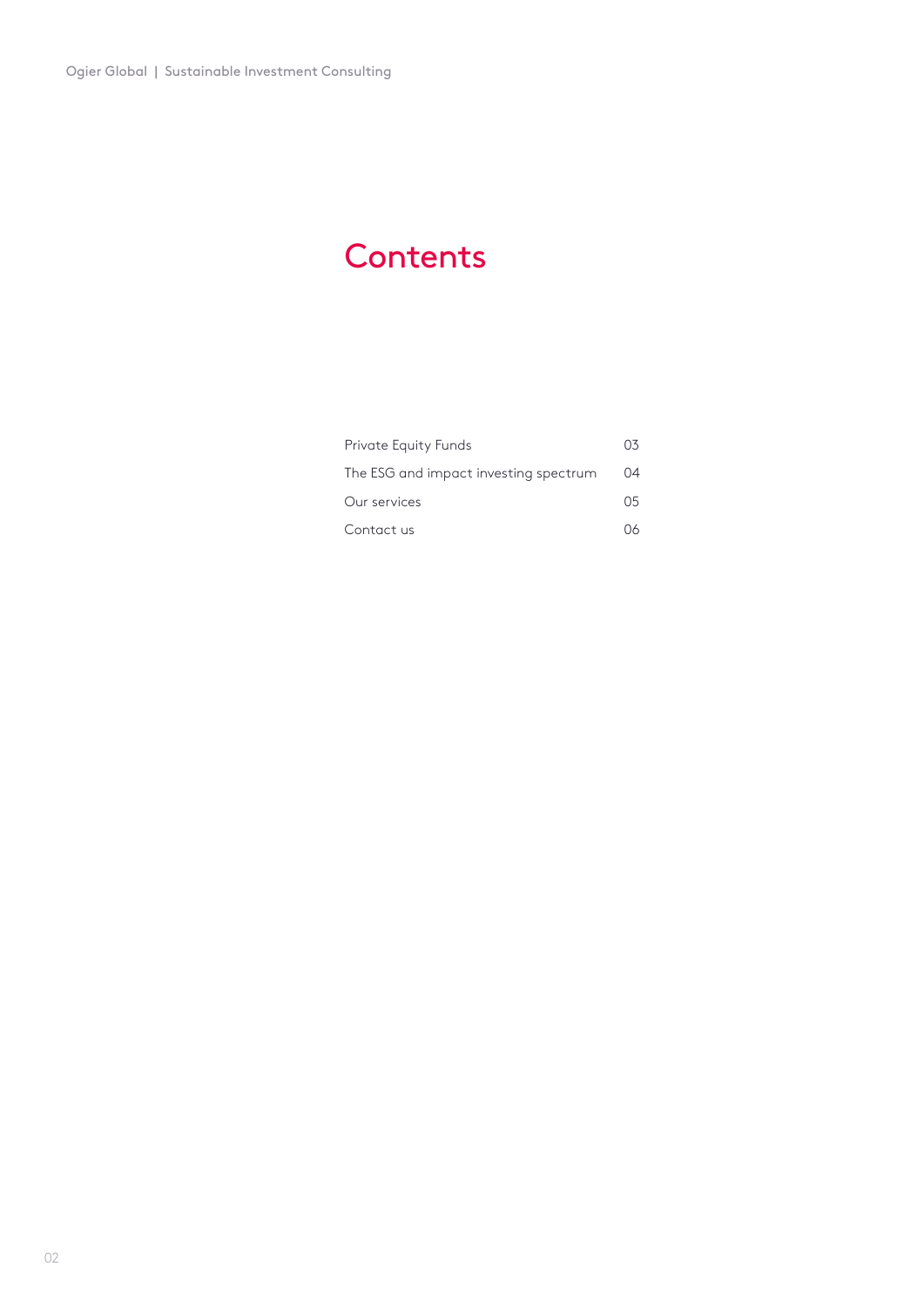## Private Equity Funds

Ogier's Sustainable Investment Consulting practice is a dedicated advisory business offering bespoke ESG and impact design, integration, and implementation solutions. We support our clients to navigate impact goals and requirements and to leverage the landscape of sustainable investing opportunities. Ogier operates through our global network of offices across the Asian, Caribbean and European time zones.

Stakeholders including consumers, employees, limited partners, banks and regulators all want companies to be more sustainable, conscious and well governed. Leading private equity (**PE**) firms are moving away from discrete, segregated environmental, social, governance (**ESG**) and impact products towards deeper incorporation of ESG factors into their firms' portfolio playbook from origination to strategy development, to due diligence and responsible exits.

The shift towards a sustainable portfolio reflects growing public concern about global challenges such as climate change, social inequality and access to clean water, for example. Changing investor sentiment is also a key driver with millennials, in particular, now demanding their managers invest with an ESG mindset. Indeed, Responsible Investor found that 70% of investors were of the view that ESG will gain more weight in their investment strategy globally in 2021. Schroders found that 60% of individuals under 71 years old believe that all investment funds should explicitly integrate sustainability factors into their investment decisions. Similarly, Morgan Stanley has found that 95% of investors claim to be interested in sustainable investing.

Consequently, key institutional investors are undertaking divestment processes, both in response to regulatory requirements and net-zero, and consumer demand. Harvard Business Review found that most institutional managers and their firms have taken meaningful steps to integrate sustainability issues into their investing criteria. For example, the third-largest pension fund in the US, the New York State Common Retirement fund, recently pledged to divest from any holdings in its portfolio that don't have a plan to address emissions and transition away from fossil fuels.

Growing regulatory requirements supporting greater transparency and disclosures are also driving the momentum forwards. While pressure mounts on fund managers to pay greater attention to ESG issues, leaders in the field are also realising the opportunities.

Some of the world's largest PE funds are also selling assets that do not meet ESG guidelines. For example, in 2019, Norway's sovereign wealth fund, which at \$1.1 trillion is the world's largest, announced its intention to divest away from any organisations which are dedicated to gas and oil exploration, in an attempt to protect themselves from long term volatility in oil prices. Moreover, LPs are also increasingly asking PE funds to consider ESG factors in investment decisions.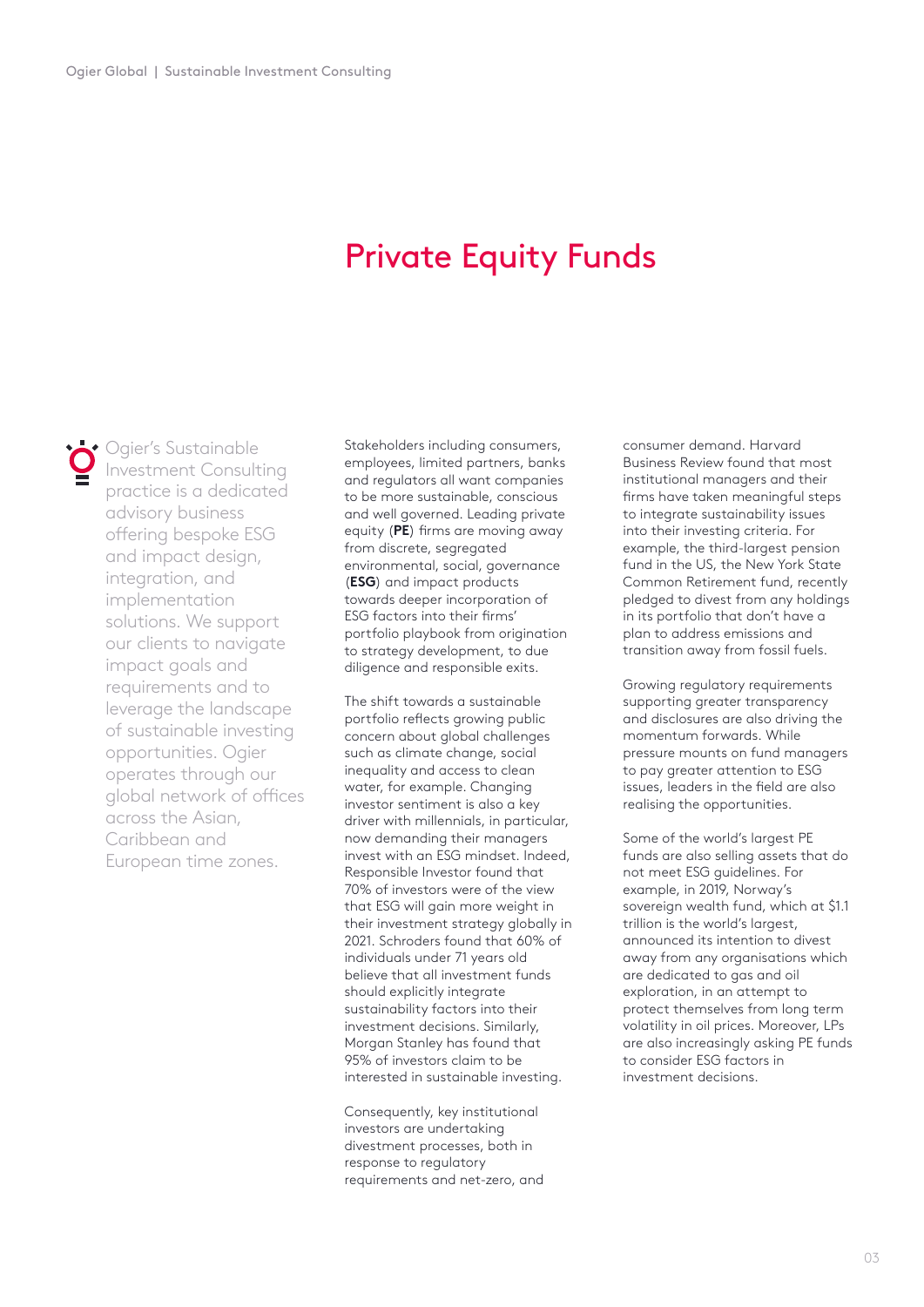## The ESG and impact investing spectrum

Developing your PE approach to ESG and impact should start with understanding your sustainability priorities and goals, investment philosophy and risk/return appetite. Today, many fund managers keen to adopt an ESG focus often trip at this first step and feel confused by the myriad of terms and strategies.

We help PE funds identify where they sit on the ESG and impact spectrum by mapping your risk, return and impact profile structure. This helps you identify if ESG risk, ESG opportunities or impact investing is aligned with your financial and impact goals.

Whether you are looking to evaluate ESG risk during your due diligence process, or seeking to identify ESG opportunities to support ESG progress, or seeking to invest your assets into enterprises creating deep social and environmental change – we can help.

| Investor                                | Philanthropist                                                                                                                                                                               | <b>Impact Investor</b>                                                                                            |  | <b>Thematic</b>                                                                                                                               |                                                                                                                                                                                                            |                                   | <b>Sustainable</b>                                        | Responsible                                                                                                                                                                                   | <b>Traditional</b>                                                                                                                                         |  |
|-----------------------------------------|----------------------------------------------------------------------------------------------------------------------------------------------------------------------------------------------|-------------------------------------------------------------------------------------------------------------------|--|-----------------------------------------------------------------------------------------------------------------------------------------------|------------------------------------------------------------------------------------------------------------------------------------------------------------------------------------------------------------|-----------------------------------|-----------------------------------------------------------|-----------------------------------------------------------------------------------------------------------------------------------------------------------------------------------------------|------------------------------------------------------------------------------------------------------------------------------------------------------------|--|
| Priority                                | Impact first,<br>finance second                                                                                                                                                              |                                                                                                                   |  | Finance and<br>impact equal<br>weighting                                                                                                      | Finance priority,<br>proactive ESG<br>considerations                                                                                                                                                       |                                   |                                                           | Finance<br>priority, ESG<br>risk screening                                                                                                                                                    | Finance only                                                                                                                                               |  |
|                                         |                                                                                                                                                                                              | Impact Creation and Solutions                                                                                     |  |                                                                                                                                               |                                                                                                                                                                                                            |                                   |                                                           |                                                                                                                                                                                               |                                                                                                                                                            |  |
| <b>ESG Scope</b>                        | ESG value creation and opportunity expatiation                                                                                                                                               |                                                                                                                   |  |                                                                                                                                               |                                                                                                                                                                                                            |                                   |                                                           |                                                                                                                                                                                               |                                                                                                                                                            |  |
|                                         | ESG risk mitigation<br>Competitive market returns                                                                                                                                            |                                                                                                                   |  |                                                                                                                                               |                                                                                                                                                                                                            |                                   |                                                           |                                                                                                                                                                                               |                                                                                                                                                            |  |
|                                         | Philanthropy                                                                                                                                                                                 | <b>Impact investing</b>                                                                                           |  |                                                                                                                                               | <b>ESG Integration</b>                                                                                                                                                                                     |                                   |                                                           |                                                                                                                                                                                               | Profit                                                                                                                                                     |  |
| Priority                                | Focus on one<br>or a group<br>of issues<br>which take<br>priority over<br>financial return<br>generation,<br>with near<br>absolute<br>financial trade<br>offs being likely<br>and acceptable | Focus on<br>one or<br>a group<br>of issues<br>which take<br>priority<br>over<br>financial<br>return<br>generation |  | Focus on one<br>or a group of<br>issues in which<br><b>ESG</b> issues<br>create the<br>opportunity for<br>competitive<br>financial<br>returns | Focus on generating higher<br>financial returns through<br>proactively engaging with<br>ESG value creation<br>activities through active<br>investment, portfolio<br>management<br>and ownership activities |                                   |                                                           | Focus on<br>protecting<br>financial<br>returns<br>via ESG risk<br>mitigation<br>activities<br>which revolves<br>around<br>the negative<br>screening of<br>harmful<br>assets and<br>industries | Traditional<br>fiduciary<br>duty<br>focuses<br>solely on risk<br>avoidance<br>and return<br>generation,<br>with limited<br>or no focus<br>on ESG<br>topics |  |
| <b>Firm</b><br><b>Structure</b>         | Charity/NGO<br>organisations                                                                                                                                                                 | Dedicated impact<br>fund                                                                                          |  | Thematic fund                                                                                                                                 |                                                                                                                                                                                                            | No specific firm/fund structure   |                                                           |                                                                                                                                                                                               |                                                                                                                                                            |  |
| <b>ESG</b><br>Ownership<br><b>Style</b> | Active<br>prioritisation<br>of impact<br>generating<br>activities<br>over return<br>generation                                                                                               | Active<br>consideration of<br>ESG, with a focus<br>on impact capacity<br>building                                 |  | Active<br>ownership<br>focused on<br>thematic<br>advancement                                                                                  |                                                                                                                                                                                                            | No specified investment technique |                                                           |                                                                                                                                                                                               |                                                                                                                                                            |  |
| Impact                                  | Performance<br>ondicators will<br>focus entirely<br>on measuring<br>ESG impact                                                                                                               | Dedicated performance metrics will be used<br>to measure impact and risk, in addition to<br>financial returns     |  |                                                                                                                                               |                                                                                                                                                                                                            |                                   | ESG KPIs may be monitored,<br>with a focus on risk likely | None                                                                                                                                                                                          |                                                                                                                                                            |  |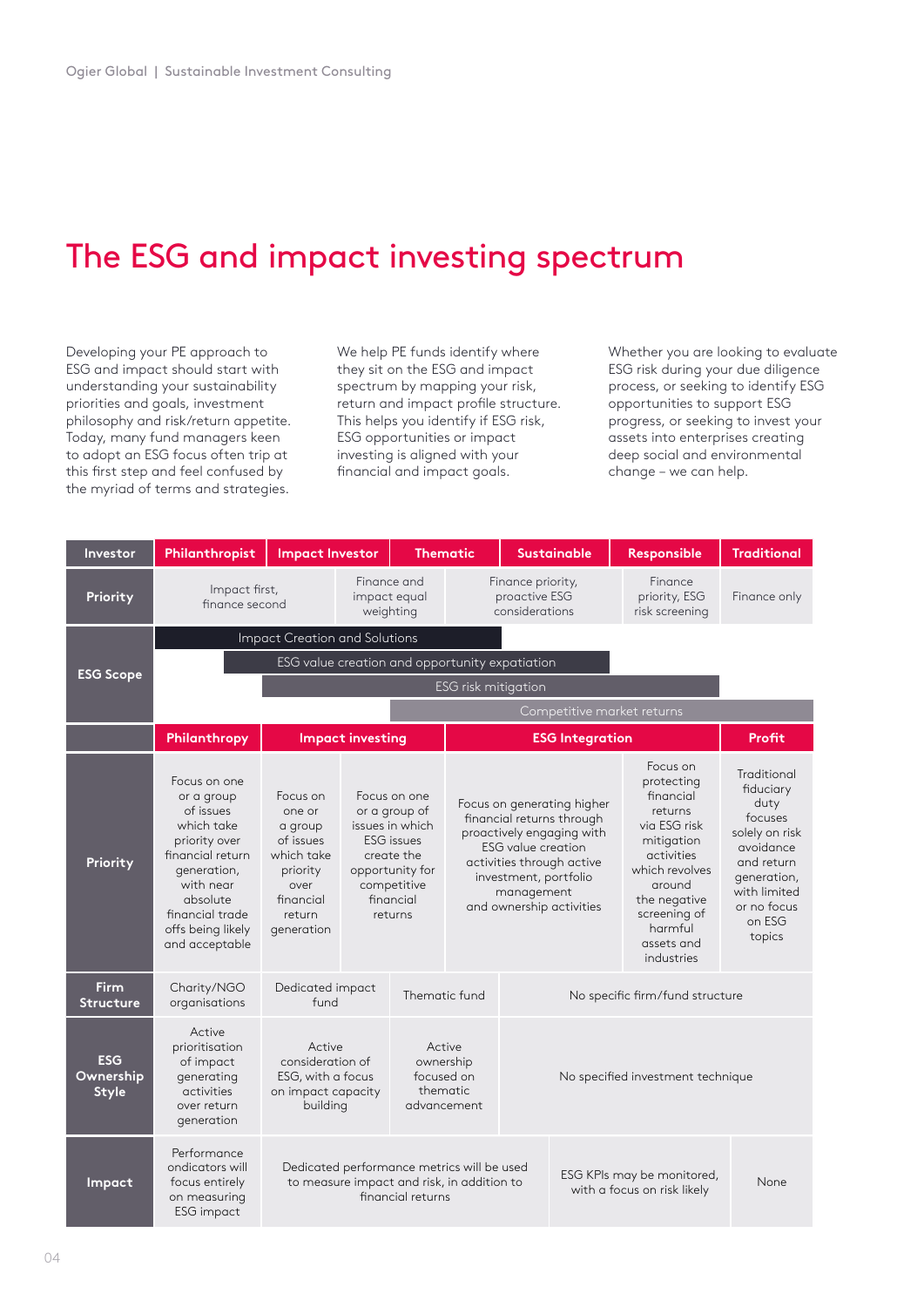### Our services

#### **Market benchmarking**

Market benchmarking is a tool through which market conditions may be reviewed and positive change motivated. Through conducting detailed market analysis, Ogier can ascertain best practices, standards, approaches and performances in order to assist in processes of continuous improvement. Through the regular systematic measurement of the fund's actions in relation to best-in-class practices, actionable improvements on performance management can be made, thereby driving the client in their pursuit of joining that best-in-class rank.

#### **Regulatory scan**

The navigation of the incoming regulatory framework presents compliance/transition risks and opportunities. Regulatory scanning refers to the practice of forwardlooking analysis in which challenges and opportunities for the client are anticipated and prepared for. Depending on the size and status of the fund, the extent of adjustment necessary can differ significantly, with some regulatory changes being relatively simple to become compliant with. On the other hand, more significant regulatory shifts, such as that seen in the incoming SFDR, may necessitate adjustments across the fund. Ogier can contribute to the essential capacity to identify, understand and react to these changes in a timely and appropriate manner. Without these services, previous practices can rapidly degrade into regulatory gaps and non-compliance, increasing the likelihood of litigation derived expenditures.

#### **Fund's impact strategy and approach**

Ogier's sector expertise can be utilised in the construction and integration of an impact strategy into the fund's pre-existing investment approach. During this process, impact themes and evidence-driven theories of change will be engaged with, through the review of current investment objectives and pipelines. The consideration of these themes and theories will facilitate the establishment of the client's unique strategic impact objectives. Ogier can assist in the monitoring of those objectives by curating a set of measurable metrics through which objective disclosure practices can be established. This practice can also be integrated into an impact measurement framework through which the fund can maintain compliance with international standards such as the UN sustainable development goals, impact management project, UN principles for responsible investment and IFC operating principles.

#### **Investment sourcing and impact diligence**

The integration of impact and ESG considerations into due diligence procedures is an integral element of proper engagement with portfolio sustainability and risk. Ogier can curate appropriate resources through which pipeline investments can be screened against the relevant impact criteria. This criterion can be tilted to ensure its materiality for the fund's investment philosophy and focus through converging on impact materiality and thematic emphasis. Furthermore, an impact-specific due diligence process can be established via the creation of resources designed to examine the impact consequences of specific investment decisions.

#### **Impact portfolio monitoring and management**

The construction of a sustainable thematic or impact portfolio presumes the intention of value generation through ESG risk and opportunity management, as well as impact engagement. This differs from traditional socially aligned portfolios, which operated through negative screening, due to the proactive seeking of positive impact. As such, assessing the intended and actual value creation of the portfolio is an essential function of ESG and impact investing, which funds are often illequipped to pursue. Ogier's ESG and impact expertise allow us to draw on deep industry knowledge and analytical tools to carry out ongoing impact portfolio monitoring, where the client may not have the appropriate processes in place.

#### **Impact report drafting**

Following on from the establishment of impact performance measurement practices, Ogier can aid in the interpretation and disclosure of the resulting information - firstly, through the drafting of the client's impact report approach. Secondly, through the design and publication of the impact measurement and management approach. Thirdly, through supporting the internal impact audit of non-financial impact data. In this manner, Ogier can provide tailored end-to-end support for the integration of ESG and impact consideration into your portfolio, from regulatory preparation, strategy designing and portfolio monitoring to public disclosure.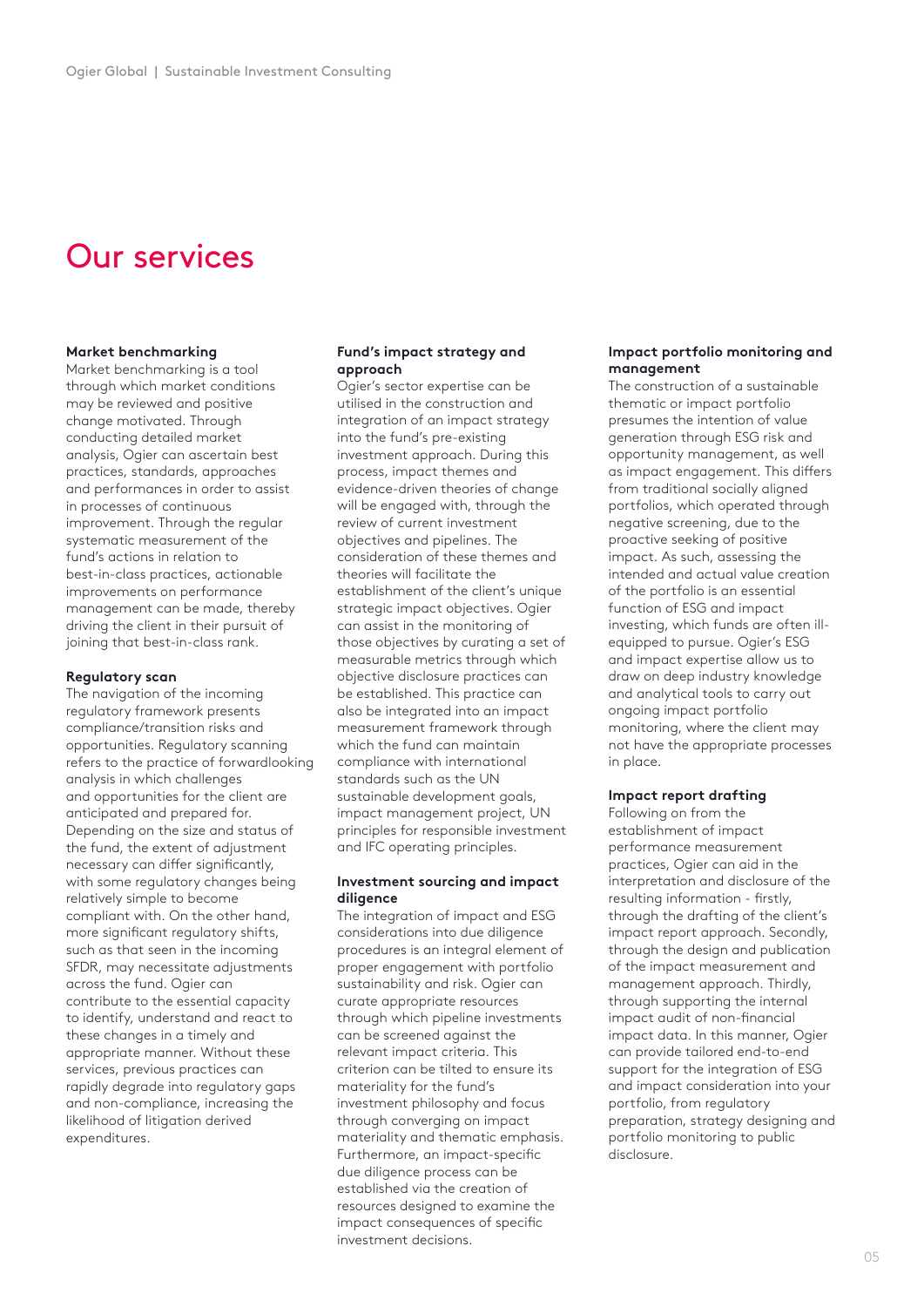## **Contacts**



# Leonie Kelly

**Head of Sustainable Investment Consulting**

 leonie.kelly@ogier.com  $+85236566169$ 

**CD** Read bio



### Kasia Zatorska

#### **Senior Manager, Sustainable Investment Consulting**

kasia.zatorska@ogier.com

+852 3656 6164

**Read bio** 



### Andrea Leung

**Head of Sustainability**

andrea.leung@ogier.com

+852 3656 6172

**CD** Read bio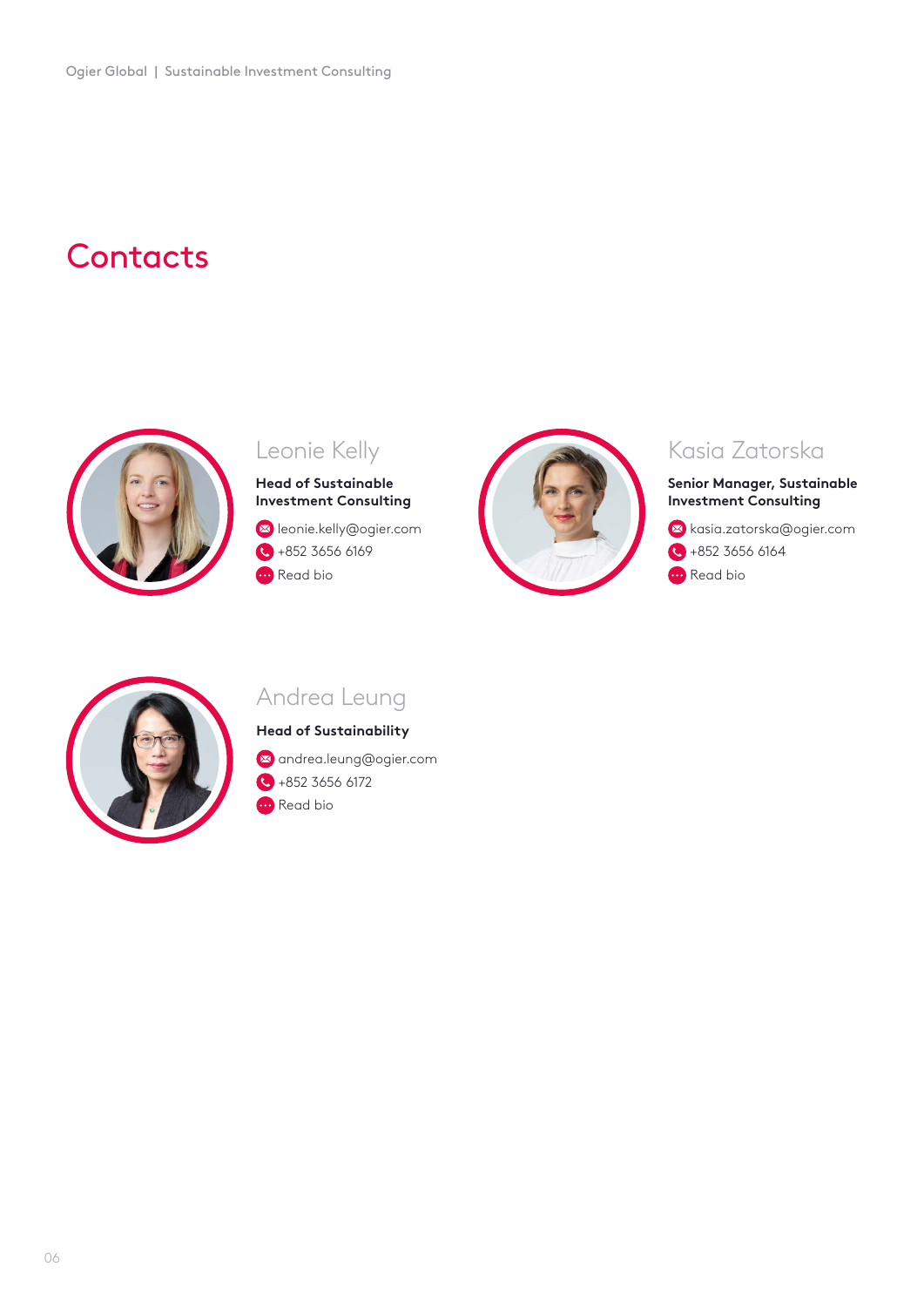Ogier Global | Sustainable Investment Consulting